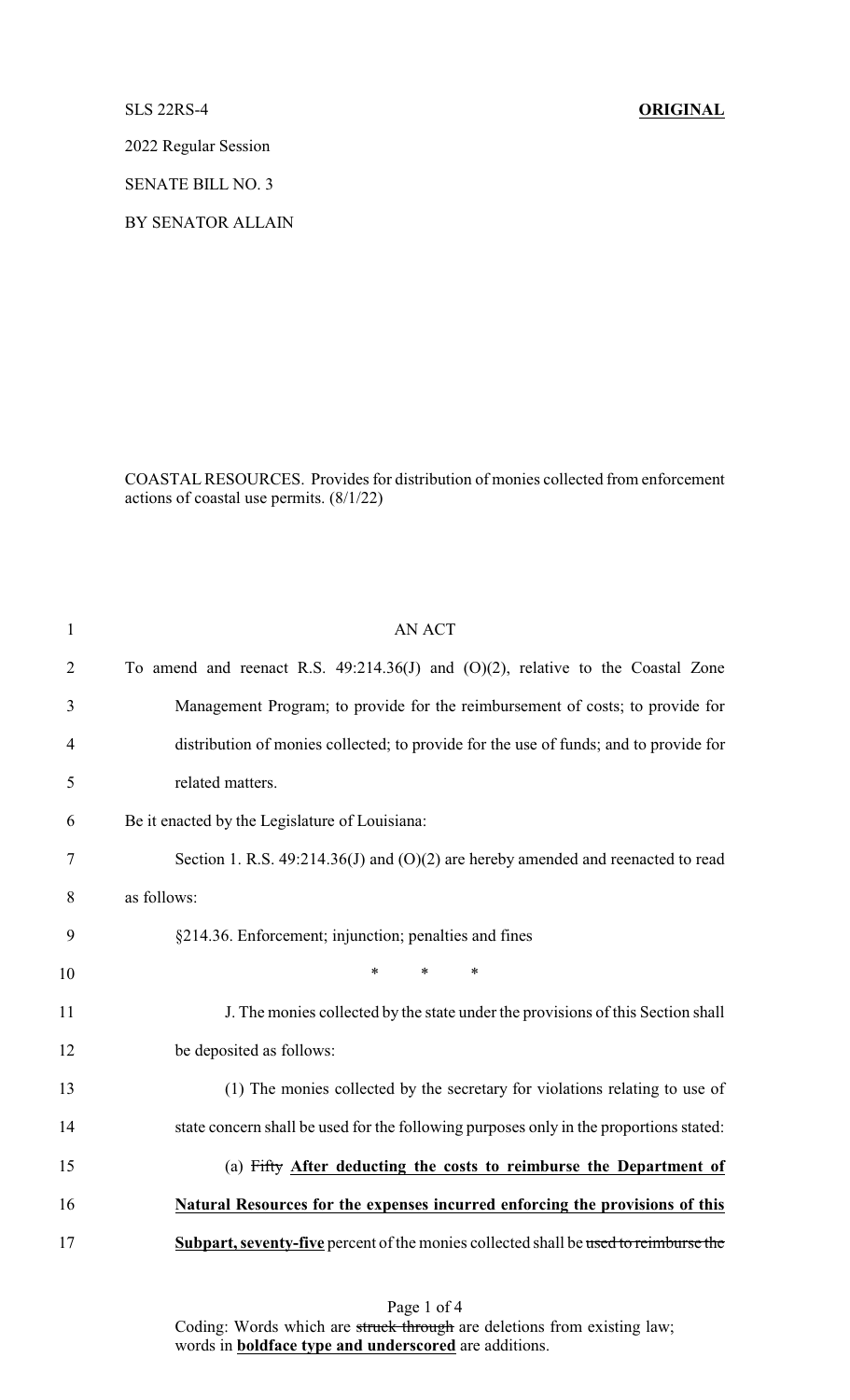| $\mathbf{1}$   | <b>Department of Natural Resources for the cost of enforcing the provisions of this</b> |
|----------------|-----------------------------------------------------------------------------------------|
| 2              | Subpart, and shall be deposited in the Coastal Resources Trust Fund, as provided in     |
| $\overline{3}$ | R.S. 49:214.40 placed in the Coastal Protection and Restoration Fund                    |
| $\overline{4}$ | established in Article VII, Section 10.2 of the Constitution of Louisiana and used      |
| 5              | for projects that are consistent with Paragraph $(0)(2)$ of this Section.               |
| 6              | (b) Twenty-five percent of the monies collected shall be placed in local                |
| 7              | government mitigation banks established in accordance with R.S. 49:214.41 and the       |
| 8              | rules and regulations adopted thereunder. If there is no local government               |
| 9              | mitigation bank for the area in which the adverse impact is located, the monies         |
| 10             | shall be deposited into a restricted fund administered by the parish governing          |

**authority of the parish or parishes in which the adverse impact related to the**

**use is located. These funds shall be used only for projects consistent with**

**Paragraph (O)(2) of this Section within or for the benefit of areas within the**

 **geographic borders of that parish.** (c) Twenty-five percent of the monies collected shall be placed in the Wetlands Conservation and Restoration Fund established in Article VII, Section 10.2 17 of the Constitution of Louisiana.

 (2) The monies collected by the secretary for violations relating to a use of local concern shall be placed in local government mitigation banks established in accordance with R.S. 49:214.41 and the rules and regulations adopted thereunder. Each local government's mitigation bank shall be credited one hundred percent of the monies collected for violations relating to a use of local concern occurring within its geographic borders, except that for violations occurring within the geographic borders of two or more local governments the monies shall be divided on a pro rata basis and deposited accordingly in the local government's mitigation banks. In the event there is no local government mitigation bank in the parish in which the adverse 27 impact is located, the monies shall be deposited in the Wetlands Conservation and Restoration Fund established in Article VII, Section 10.2 of the Constitution of Louisiana, **into a restricted fund administered by the parish governing authority**

Page 2 of 4 Coding: Words which are struck through are deletions from existing law; words in **boldface type and underscored** are additions.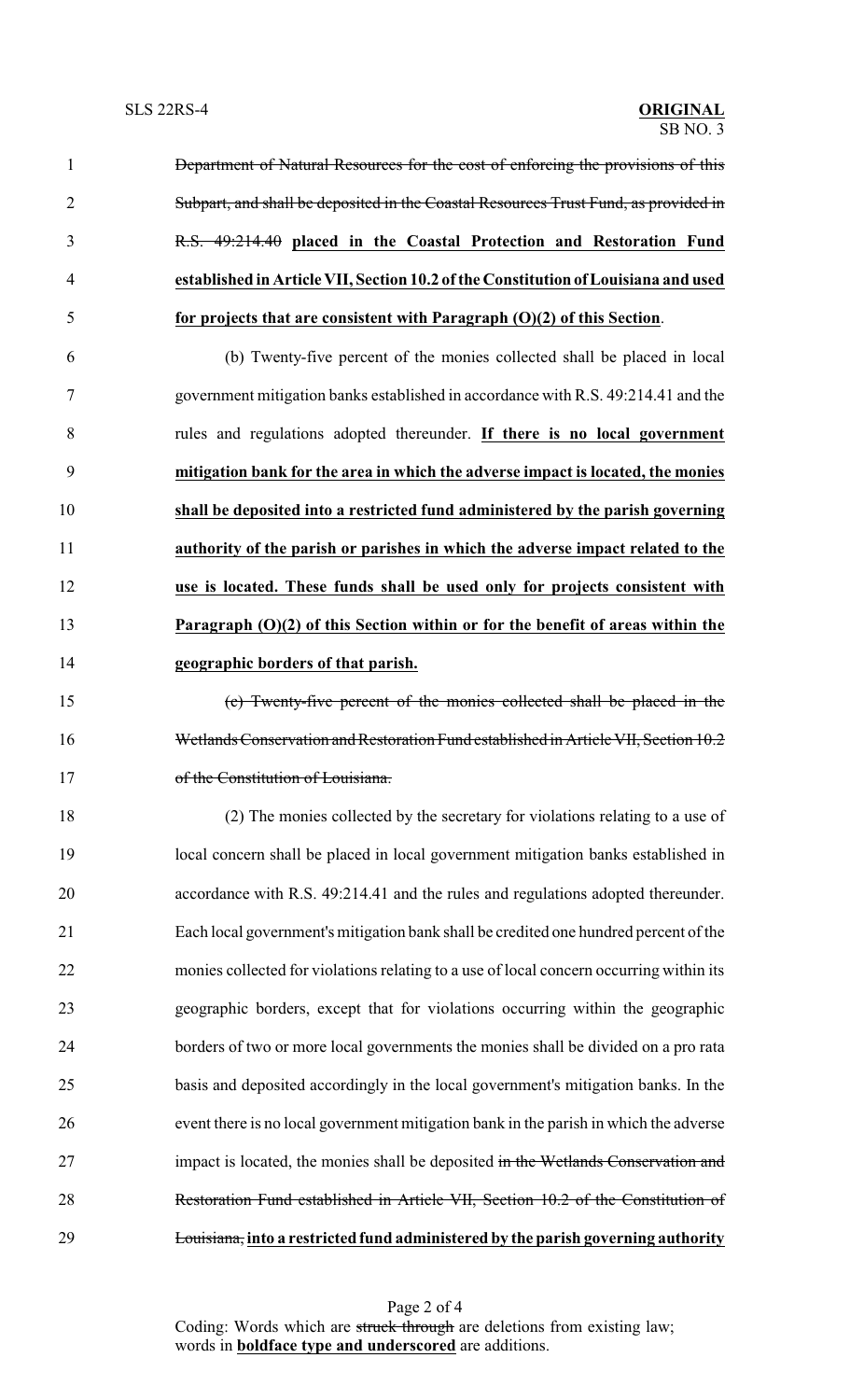| $\mathbf{1}$   | of the parish or parishes where the adverse impact related to the use is located        |
|----------------|-----------------------------------------------------------------------------------------|
| $\overline{2}$ | and can only shall be used only for mitigation projects within the geographic borders   |
| 3              | of that local government that are consistent with Paragraph $(O)(2)$ of this            |
| $\overline{4}$ | Section.                                                                                |
| 5              | $\ast$<br>$*$<br>$\ast$                                                                 |
| 6              | $\ast$<br>$\ast$<br>∗<br>O.                                                             |
| 7              | (2) Any monies received by any state or local governmental entity arising               |
| 8              | from or related to a state or federal permit issued pursuant to R.S. 49:214.21 et seq., |
| 9              | 33 U.S.C. §1344, or 33 U.S.C. §408, a violation thereof, or enforcement thereof, or     |
| 10             | for damages or other relief arising from or related to any of the foregoing, or for     |
| 11             | damages or other relief arising from or related to any use as defined by R.S.           |
| 12             | 49:214.23(13) shall be used for integrated coastal protection, including coastal        |
| 13             | restoration, hurricane protection, and improving the resiliency of the coastal area.    |
| 14             | $\ast$<br>*<br>*                                                                        |

The original instrument and the following digest, which constitutes no part of the legislative instrument, were prepared by Tyler S. McCloud.

## **DIGEST**

SB 3 Original 2022 Regular Session Allain

Present law establishes a coastal zone management program within the Dept. of Natural Resources and administered by the secretary of the department. The program includes regulation of the application and issuance of a coastal use permit prior to commencing a use of state or local concern in the coastal zone. Proposed law retains present law.

Present law requires that any monies received by any state or local governmental entity arising from or related to a state or federal permit issued pursuant to the State and Local Coastal Resource Management Act of 1978, a violation thereof, or enforcement thereof, or for damages or other relief arising from or related to any of the foregoing, or for damages or other relief arising from or related to any use as defined by present law, be used for integrated coastal protection, including coastal restoration, hurricane protection, and improving the resiliency of the coastal area. Proposed law retains present law.

Present law provides for the distribution of monies collected from enforcement actions for uses of state concerns as follows:

- (1) 50% deposited into the Coastal Resources Trust Fund for reimbursement to the department for the cost of enforcing the coastal zone management program.
- (2) 25% deposited in the local government's mitigation banks.
- (3) 25% deposited in the Wetlands Conservation and Restoration Fund.

Page 3 of 4

Coding: Words which are struck through are deletions from existing law; words in **boldface type and underscored** are additions.